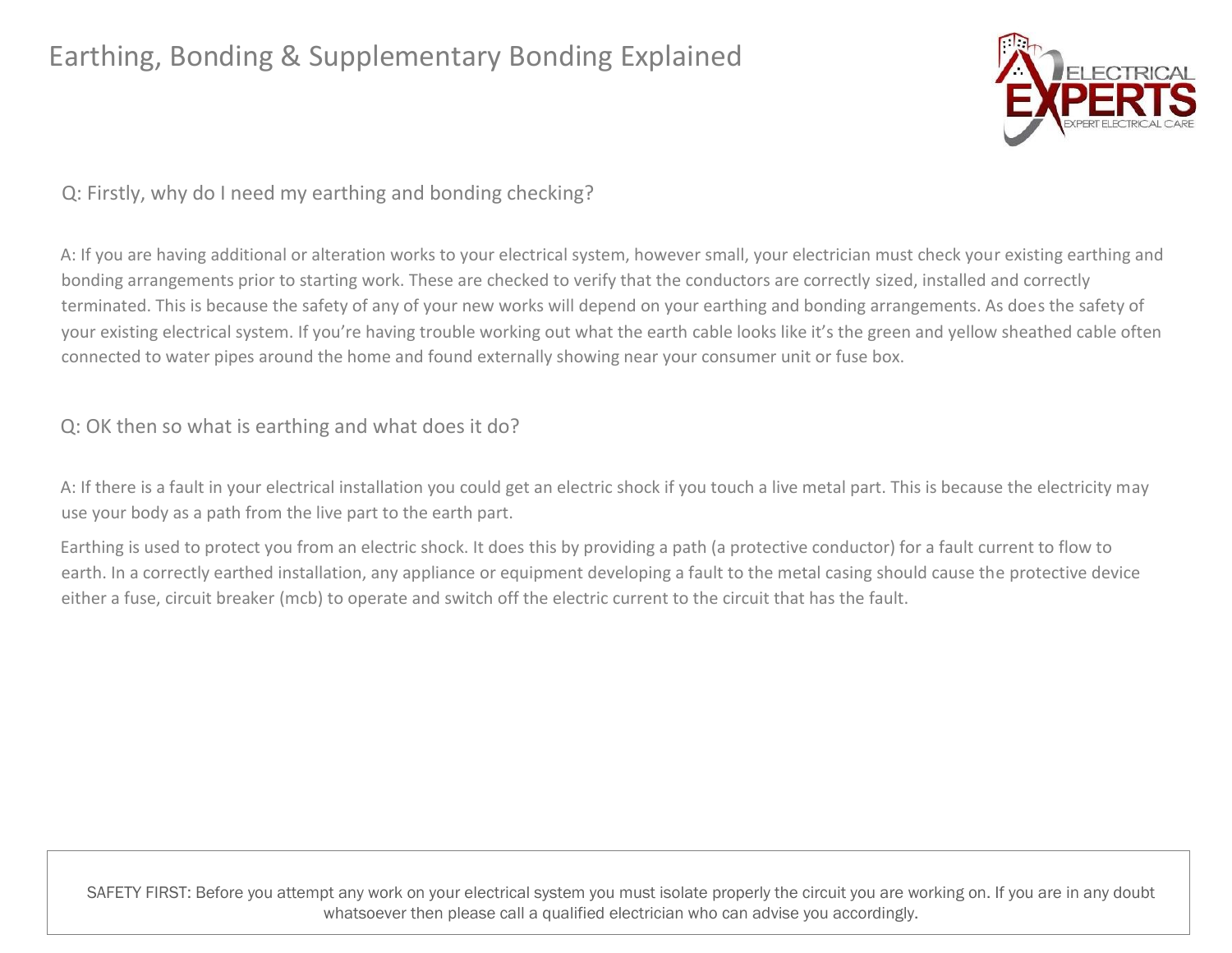

Here's an example on the right. If a cooker develops an electrical fault, the fault current i.e.: a live current flows through the protective (earthing) conductors. The protective device either a fuse, circuit breaker (mcb) will operate in the consumer unit or fuse box and will switch off the electrical supply to the offending cooker. The cooker is now isolated via the blown fuse or tripped circuit breaker (mcb) and is safe from causing an electric shock to anyone who touches it.

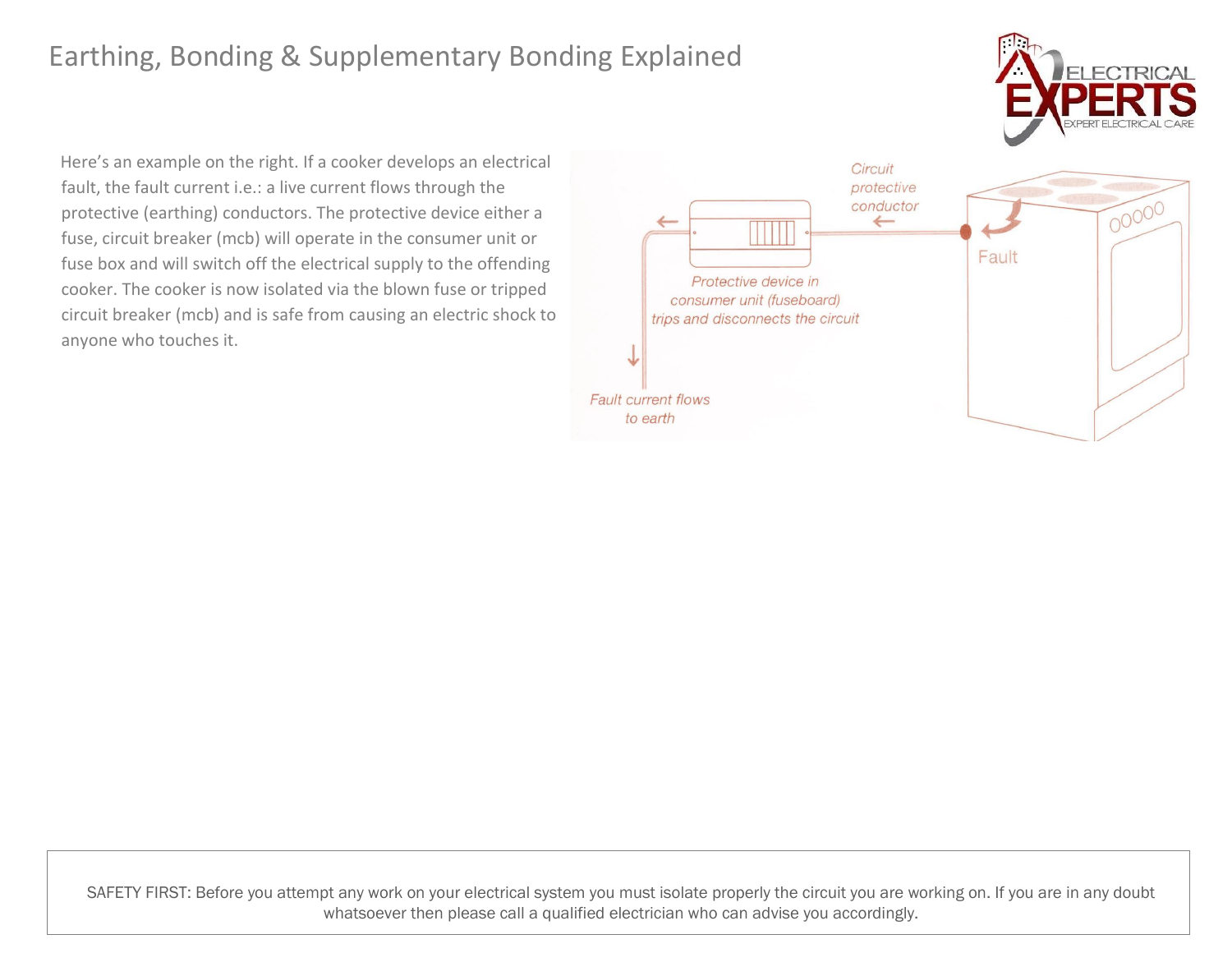

Q: Right got that, so what does the term 'Bonding' mean?

A: Bonding is the connection of the incoming metal gas and water pipes to the main installation earthing terminal and is vital for your protection from electric shock. Bonding and earthing are often confused as the same thing. Sometimes the term 'earth bonding' is used and this complicates things further as the earthing and bonding are two separate connections. Bonding is a connection of metallic parts with a 'protective' bonding conductor.

Here's an example shown below. If a cooker has a fault, the fault current flows to earth through the protective (earthing) conductors. A protective device (fuse or circuit-breaker) in the consumer unit switches off the electrical supply to the cooker. The cooker is now safe from causing an electric shock to anyone who touches it.



"Remember in fault conditions you or a family member could become the earth path if the earthing and bonding is non- existent or incorrectly fitted".